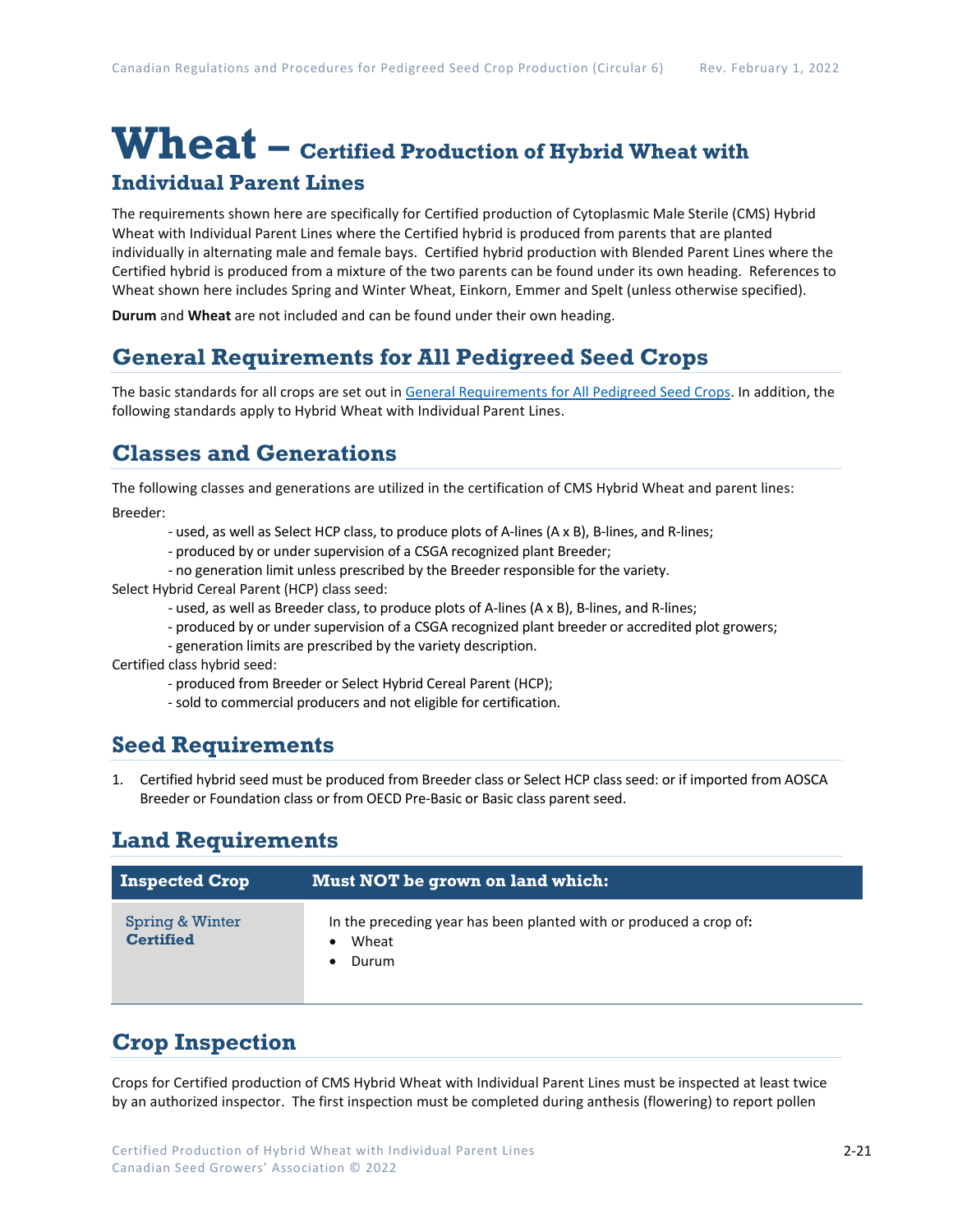shedders in A-line plants. The second inspection must be completed after plants assume mature colour to report off-types or other varieties. Variety descriptions may include additional requirements.

### **Crop Standards**

#### **Isolation**

Minimum Isolation Distances Required from an Inspected Crop to Other Crops:

- 1. Varietal Purity **Distance** 
	- a. Inspected pedigreed CMS Hybrid Wheat of same\* variety 1 meter (3 feet)\*\*\*
	- b. Different\* varieties of Wheat or non-pedigreed\*\* Wheat 100 meters (330 feet)\*\*\*\*
- 2. Mechanical Purity Distance
	- a. Barley, Durum, Oat, Rye, Triticale 2 meters (6 feet)

Additional Isolation Requirements:

- 1. The required isolation must be provided prior to flowering and crop inspection.
- 2. Subject to 5 and 6 below, any plants considered a source of contamination found within 3 meters (10 feet) of the inspected crop may be reason for declining certification.
- 3. The entire crop must be inspected, but a portion or all of a crop may be approved for certification provided corrections for improper isolations, verified as required by CSGA, are made by:
	- a) discarding contaminating Wheat plants before their pollen is shed; or
	- b) discarding, before harvest, the female parent plants improperly isolated from contaminating Wheat.
- 4. The first 50 meters of isolation must be practically free from plants that can cross pollinate with the inspected crop (not more than 1 plant per 100 square meters, on average) and the remaining distance must be reasonably free from plant that can cross pollinate with the inspected crop (not more than 1 plant per 10 square meters, on average). Contaminants within the required isolation distance, depending on density, stage of maturity, location, and distance from the inspected crop, may be cause for declining certification.
- 5. The required isolation of 2 meters (6 feet) for mechanical purity is not required if there is a definite physical barrier, defined as a natural or artificial obstacle between two adjacent crops that prevents access and accidental harvest.
- 6. Staking of a field is permitted in lieu of the 1 meter (3 feet) isolation strip required between inspected pedigreed crops of the same\* variety provided it meets the following requirements:
	- a) Stake locations must be clearly identified on map(s) provided to crop inspectors.
	- b) Stakes must be placed no more than 100 meters apart.
	- c) Staking must be clearly visible and clearly define the border of the field at the time of inspection.

\*\*\*\* 100 meters (330 feet) is required to a crop planted with a different pollen (male) parent.

#### **Border Rows**

 $\overline{\phantom{a}}$ 

1. Border rows are recommended but not required. Border rows must be planted with the same seed as the pollen (male) parent rows. Border rows do not have to meet the isolation requirements of the inspected crop if they will not be harvested for pedigreed seed.

<sup>\*</sup> In hybrid crops and crops of pest tolerant varietal blends, "different" variety means a crop planted with a different pollen (male) parent seed. \*\* "Non-pedigreed crop" means a crop that did not meet the requirements of Circular 6.

<sup>\*\*\*1</sup> meter (3 feet) is sufficient to a crop planted with the same pollen bearing (male) parent seed, provided the pedigree of the parent seed planted is verified.